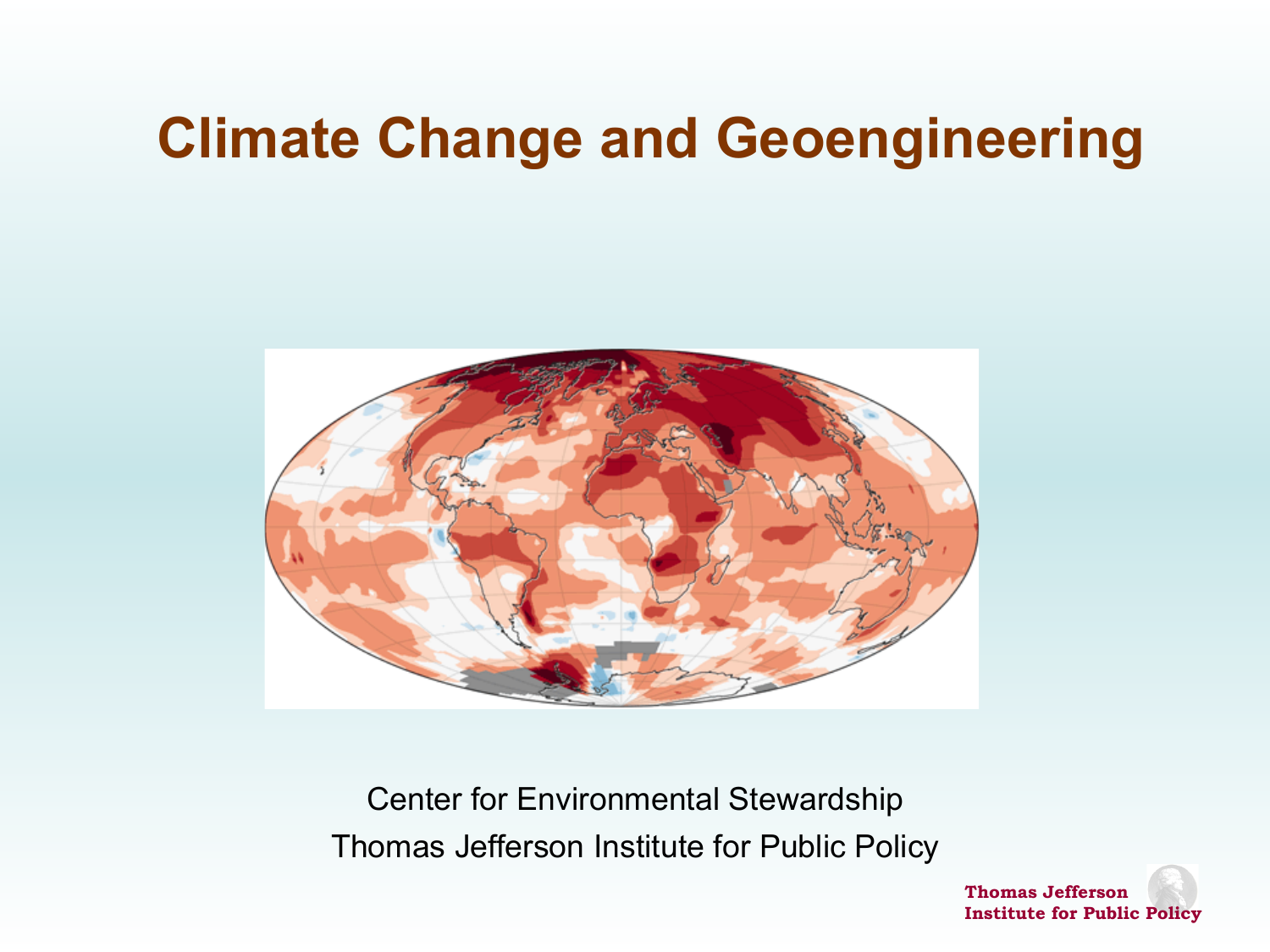*Mission Statements:*

**The mission of the Thomas Jefferson Institute for Public Policy is to provide Virginia**'**s political, business, academic, community and media leadership with thoughtful, realistic, useful and non-partisan analysis of public policy issues confronting our Commonwealth.**

**The mission of the Center for Environmental Stewardship is to promote environmentalism within the context of meeting all human needs.**



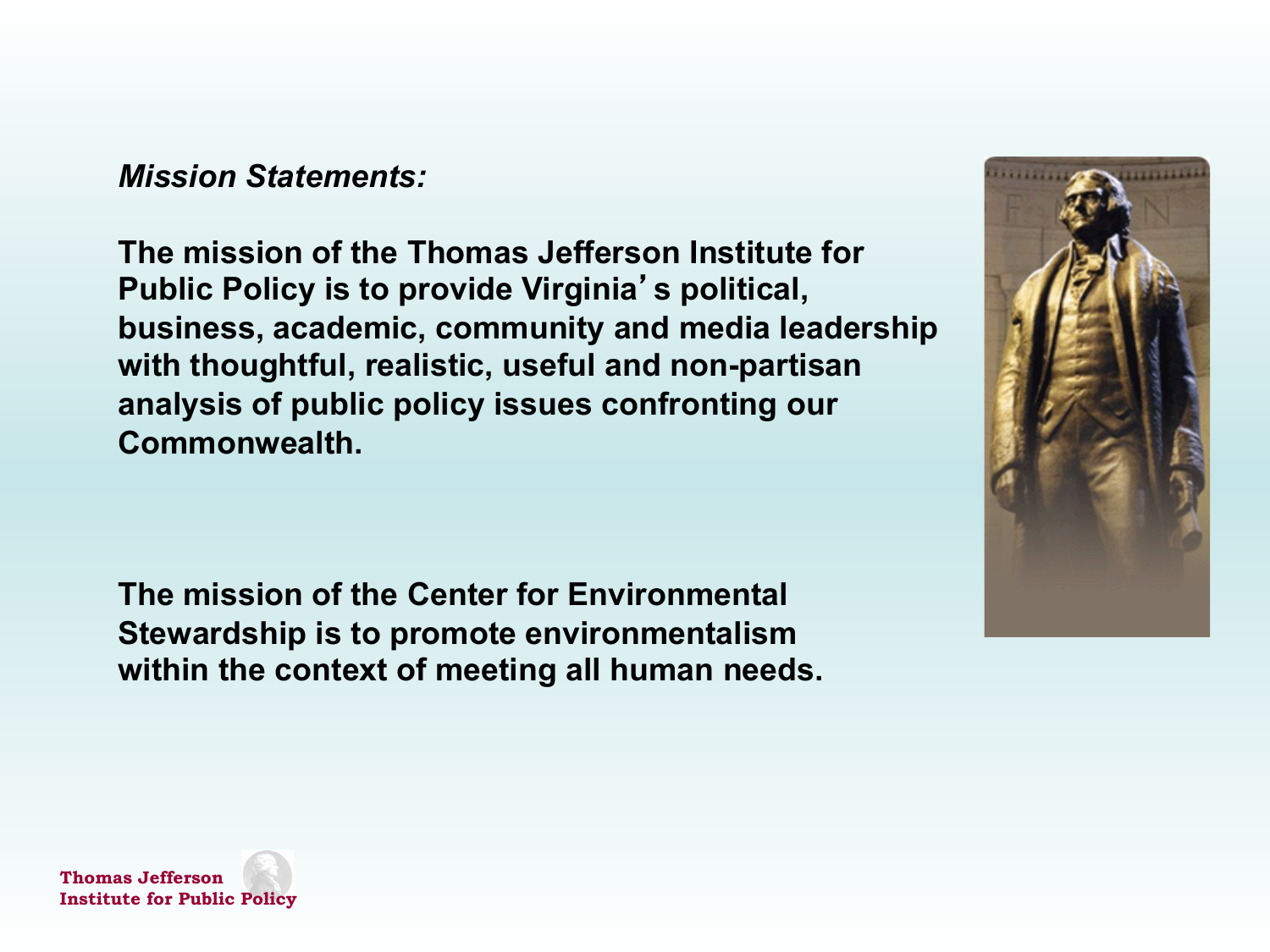#### **The Uncertain Basis of Climate Change Policy**

• **As the following graph indicates, the IPCC estimates on whether emissions of greenhouse gases will warm or cool the planet is very uncertain, and the amount they will do so is very uncertain.** 

• **Even more uncertain are the effects clouds have on warming and cooling.** 

• **In light of this massive uncertainty, economic commitments to address climate change should be done in pieces and over several decades, depending on new knowledge from emerging science.** 

• **In addition, emergency planning for rapid climate change**  demands special attention. This presentation introduces one "**insurance policy**" **that is available for emergencies.**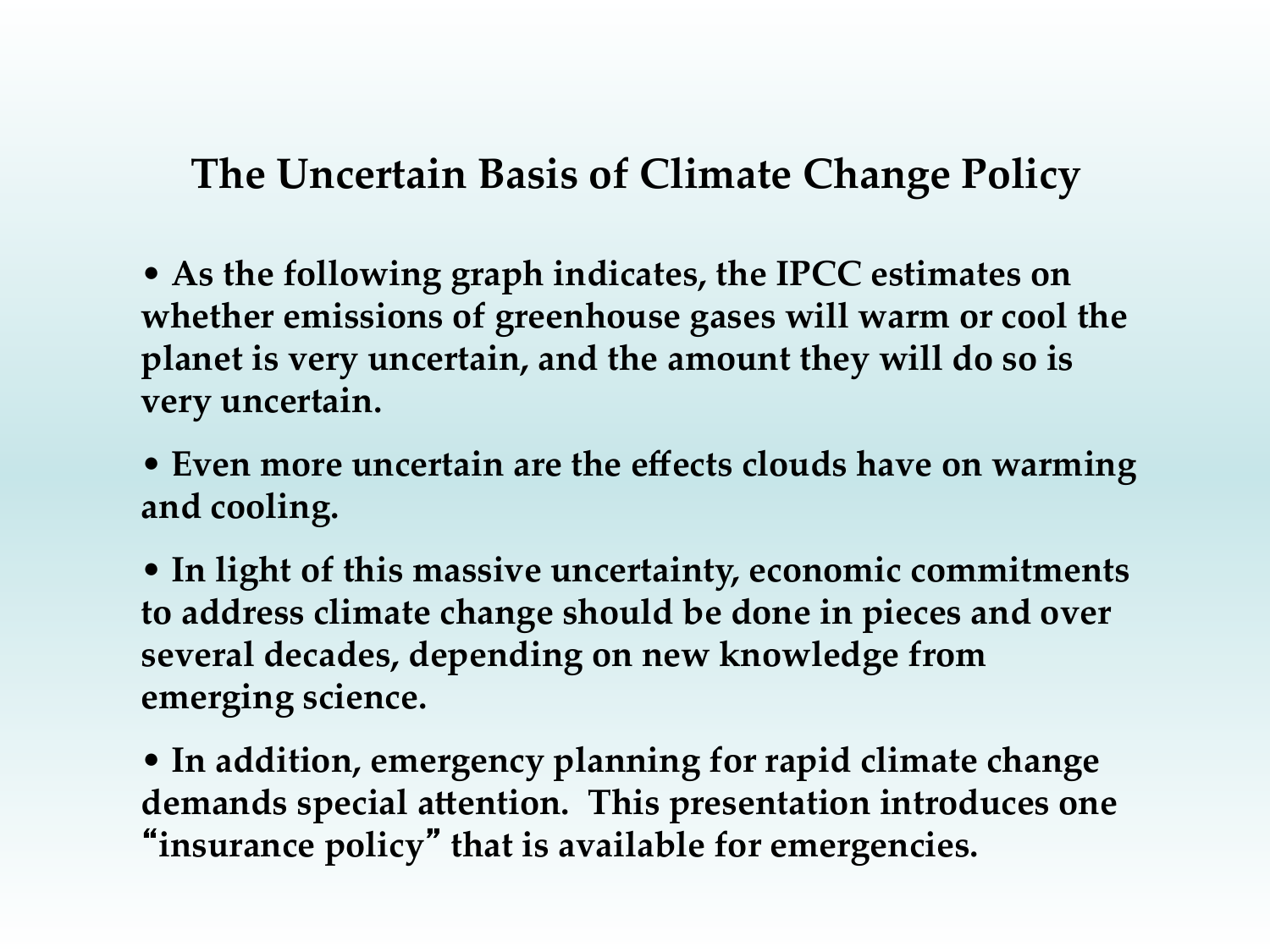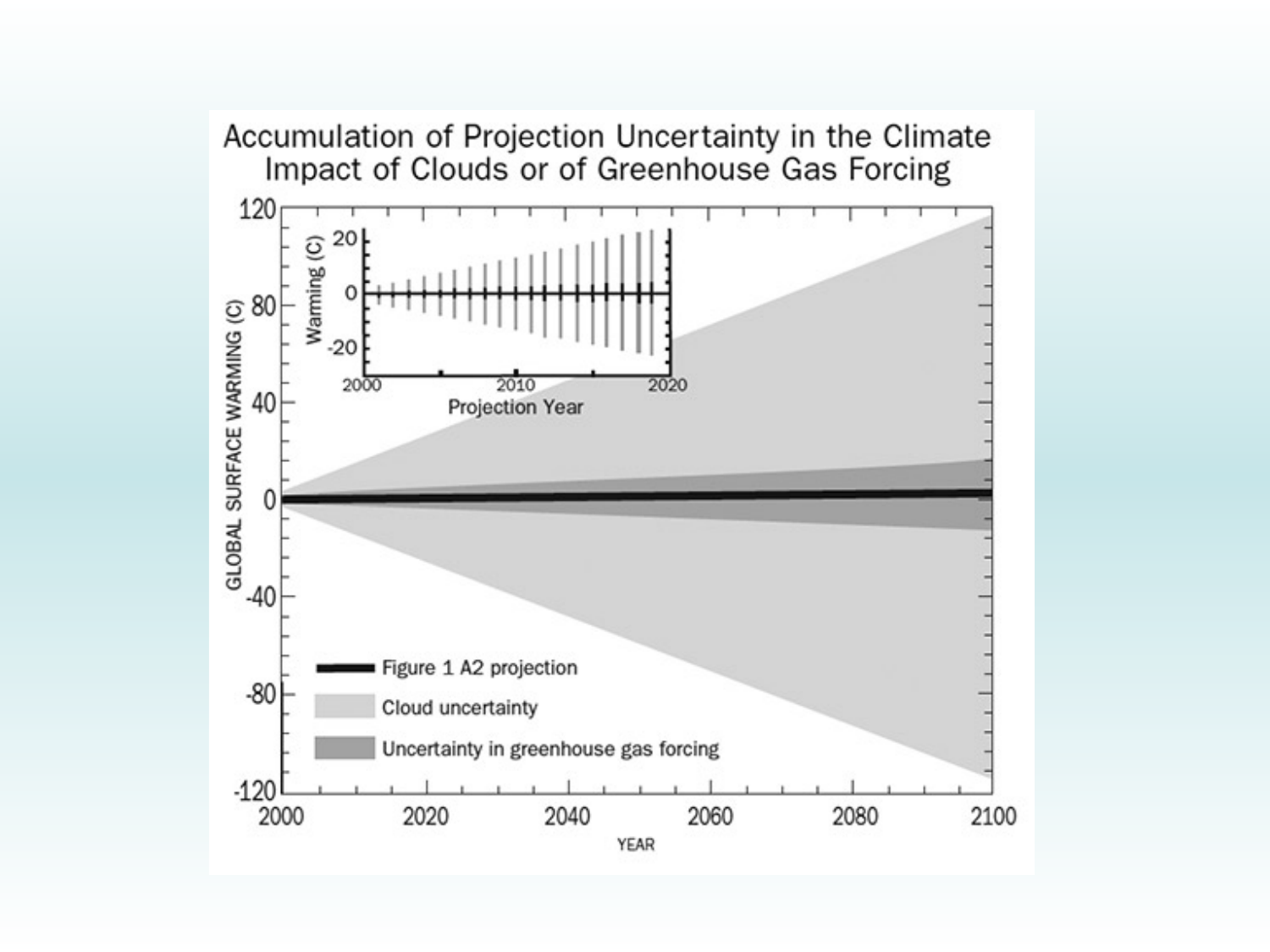**Have we already reached an emergency?** 

## **According to the IPCC and its**  chairman, the answer is an unreserved

**yes.**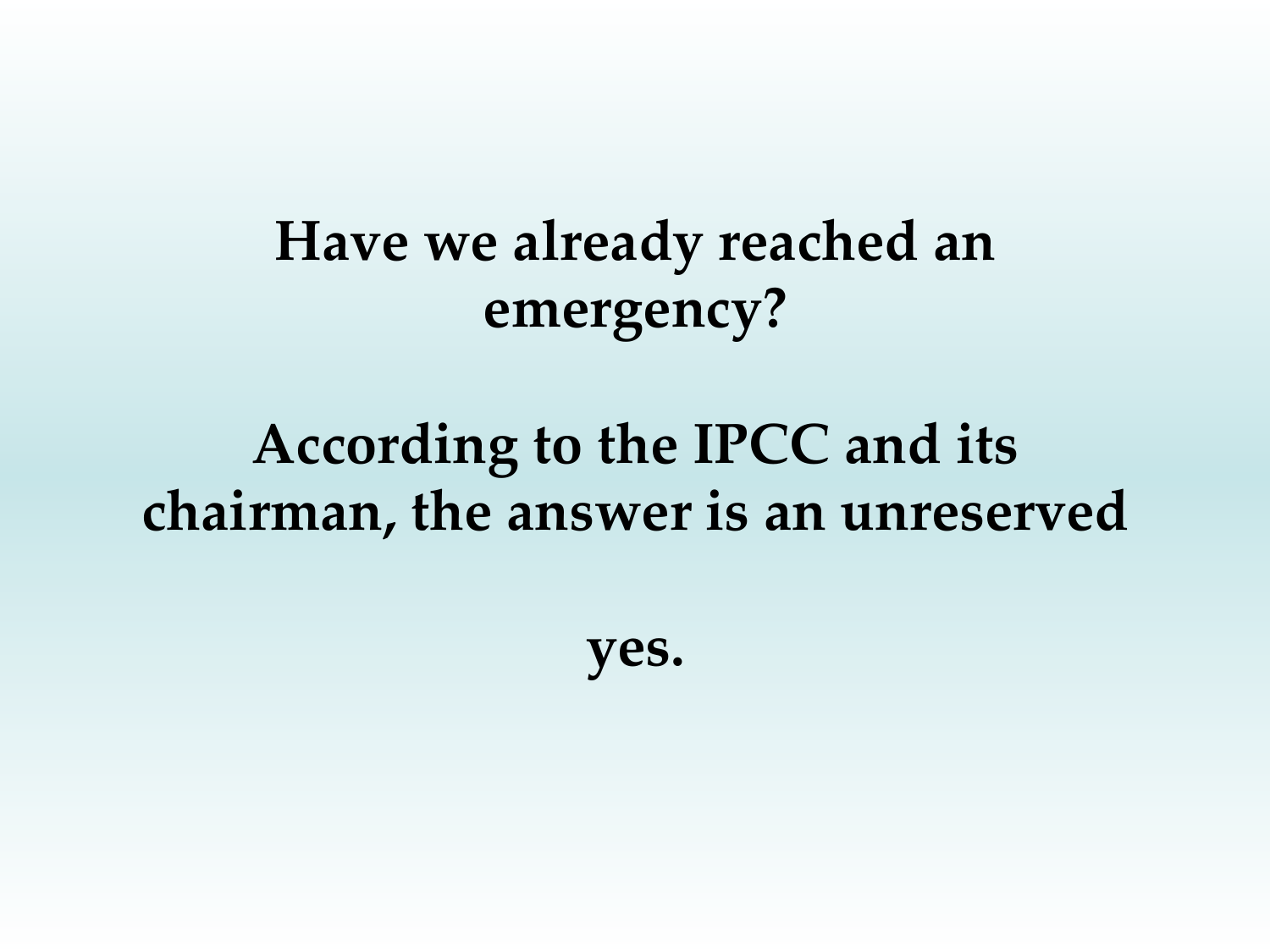**The IPCC chairman has recognized that the global community has failed to meet GHG emission reduction goals, and will have to go beyond mitigation that involves only emissions reductions.**

**Without expressly saying so, he has conceded that state, federal and international carbon reduction goals are<sup>1</sup>:** 

"Too little and too late".

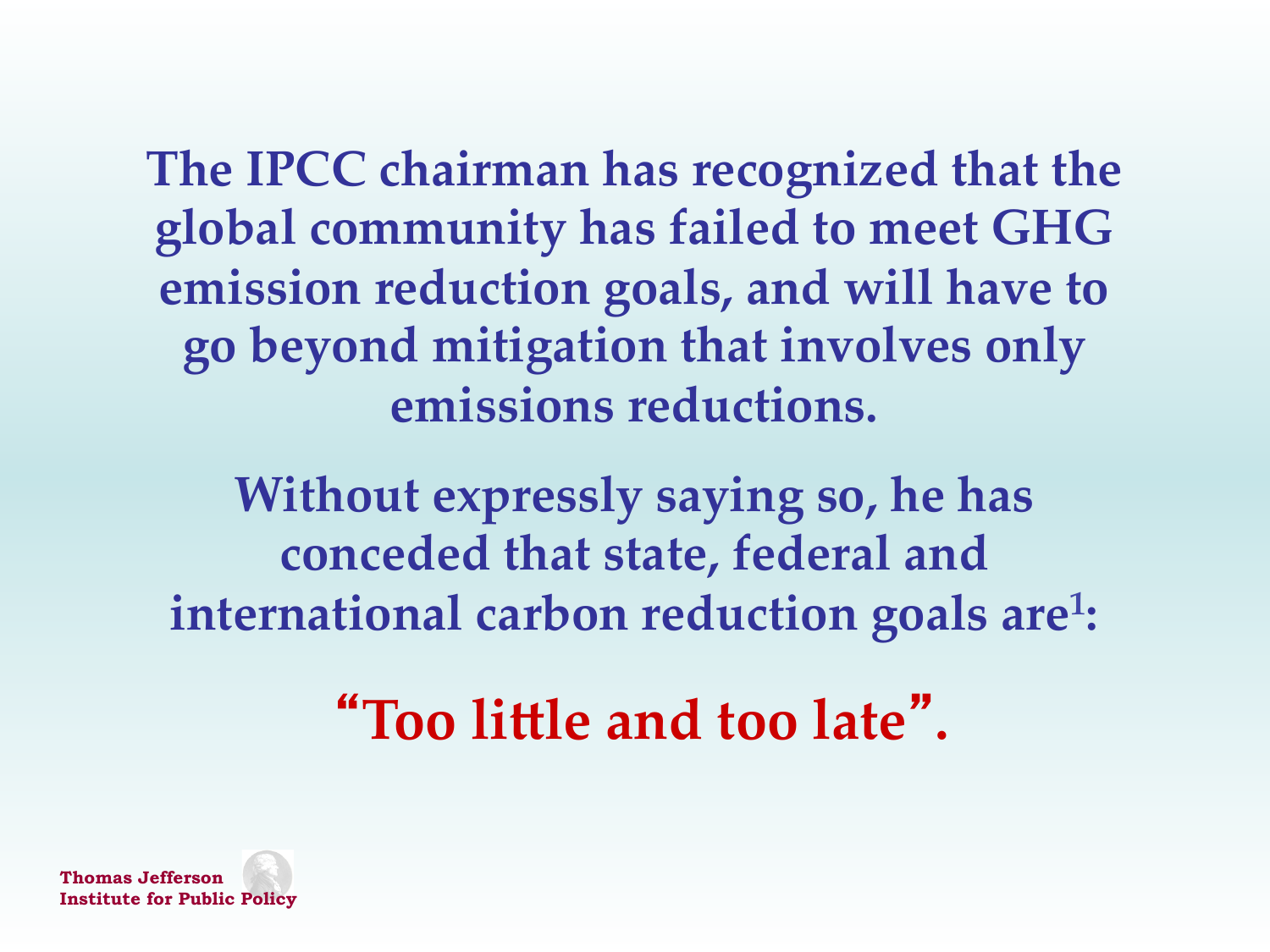• **The next chart shows how the IPCC has shifted its carbon emissions reduction goals, mainly because nations throughout the world simply refuse to reduce their emissions.** 

- In 2001, the IPCC goal included a safety factor.
- • **By 2004, their goal had no safety factor at all and there was a 50 % chance that meeting their goal would still lead to climate catastrophe.**

• **By 2008, the IPCC abandoned any pretense that it could stop unacceptable warming. Their goal has only a 2.5 percent chance of preventing a catastrophe.** 

• **The reality is worse. Based on the best IPCC estimates, it is now too late to prevent catastrophic warming.**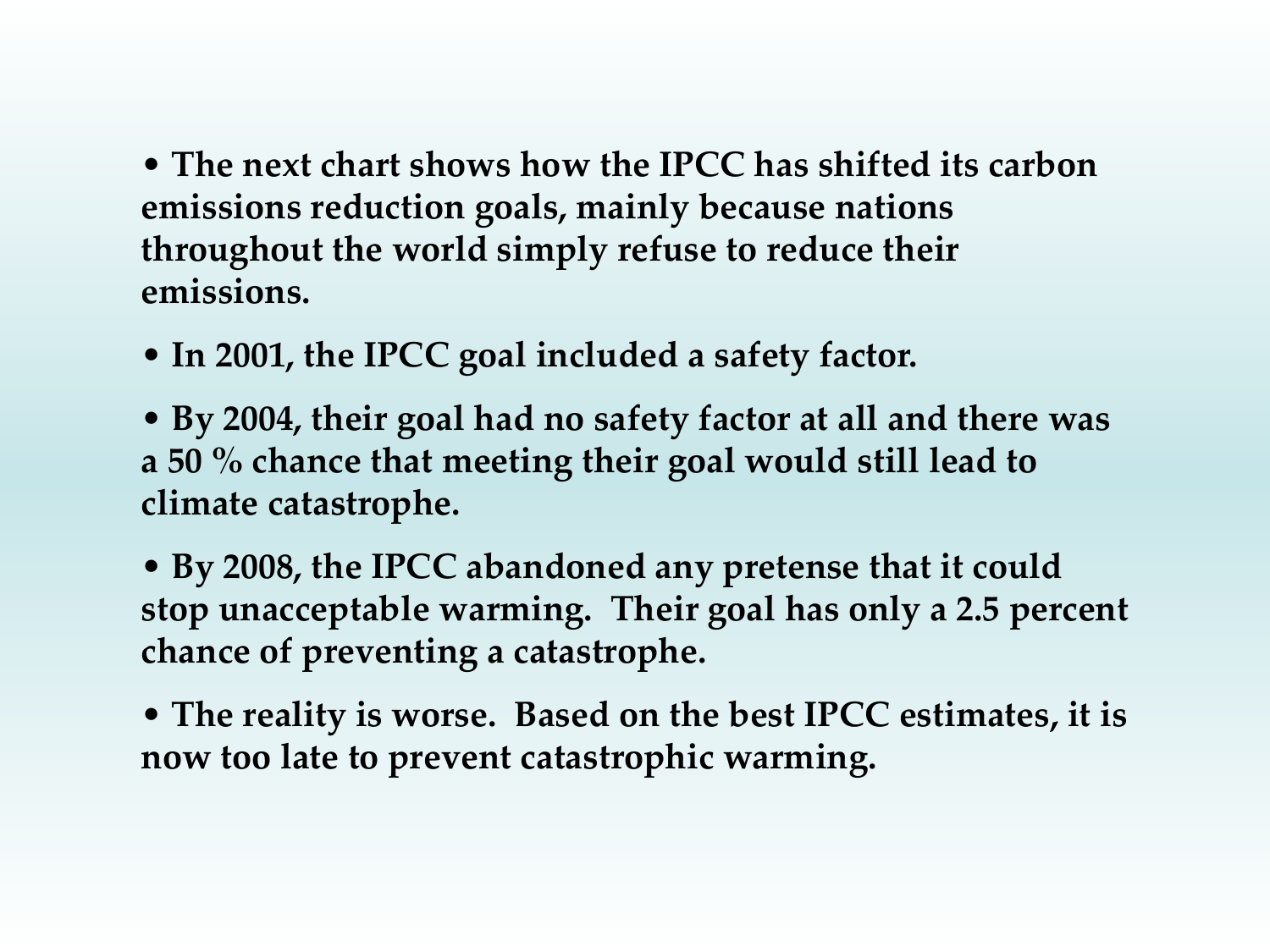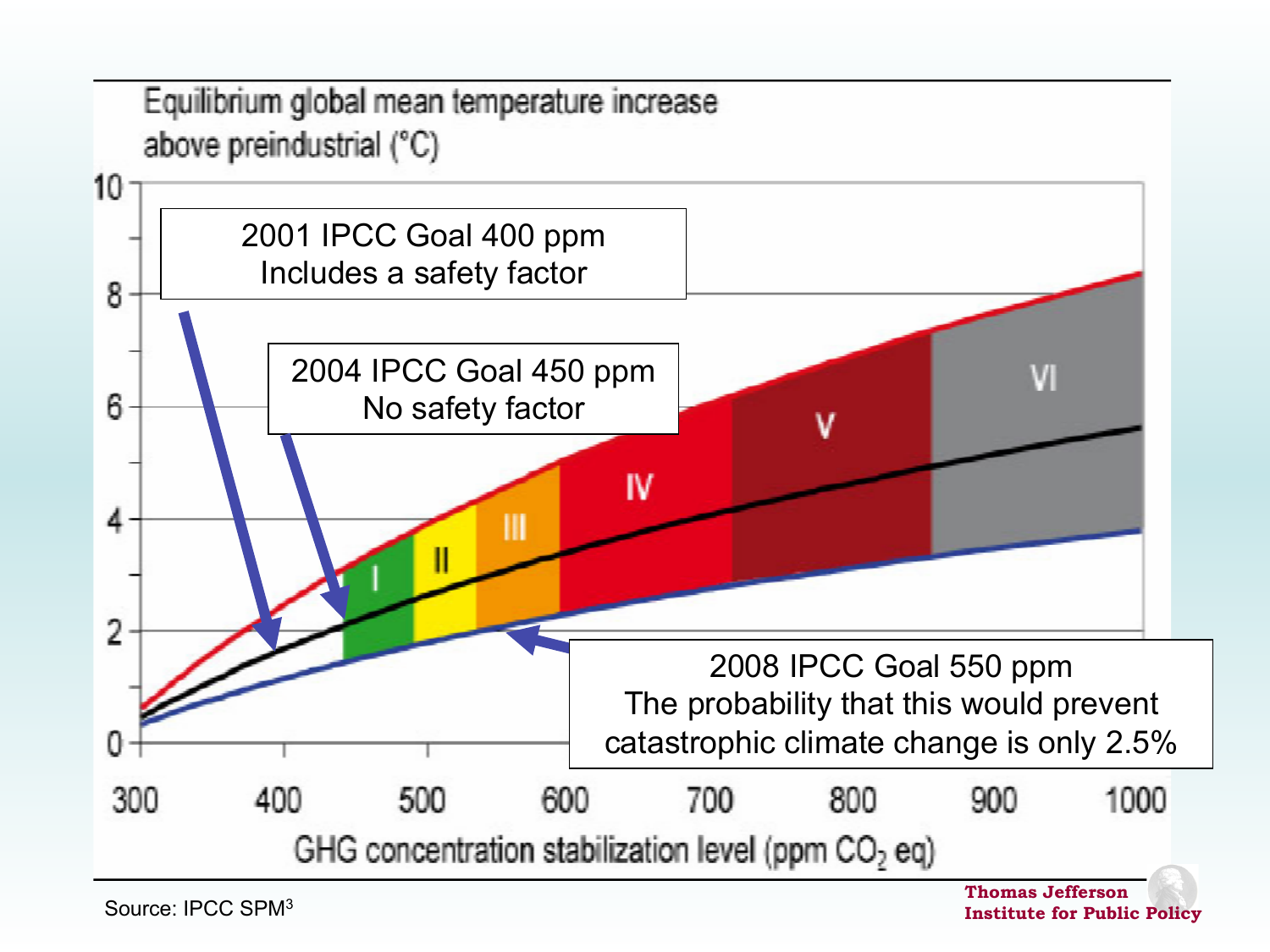# **A Harsh Reality:**

- **The atmosphere reached greenhouse**  gas concentrations of 450 ppm  $CO<sub>2</sub>$ **eq in 2005.2**
- **Assuming the IPCC models are correct, catastrophic climate change will occur regardless of the emissions reductions we achieve over the next two decades.**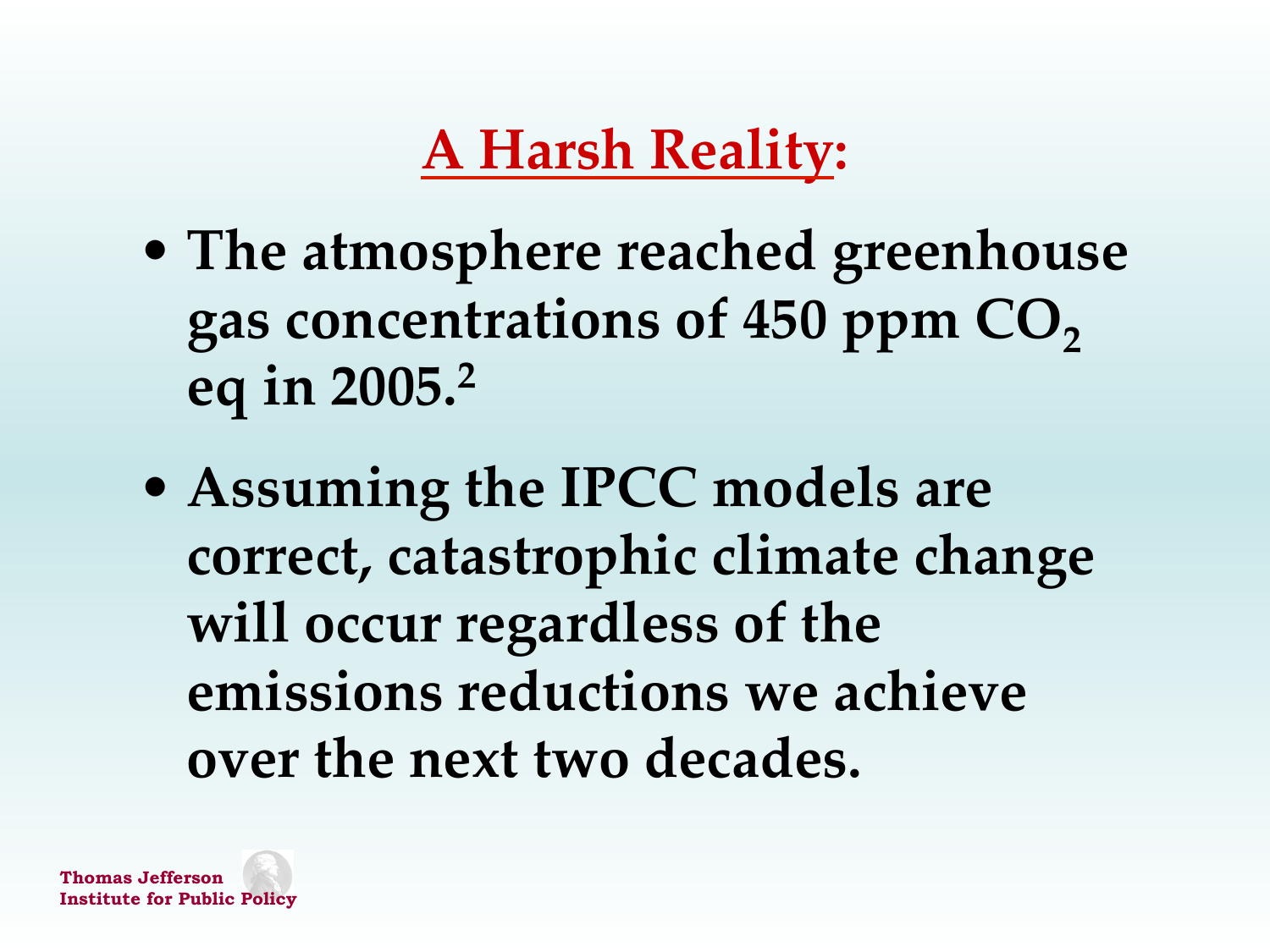**There are three means to prevent catastrophic climate change:** 

- **1. Reduce GHG emissions (not sufficient alone)**
- **2. Remove CO2 from the atmosphere (Geoengineering)**
- **3. Reduce Solar Radiation (Geo-engineering)**

**If we see significant temperature increases,**  we will need to use all three.<sup>3</sup>

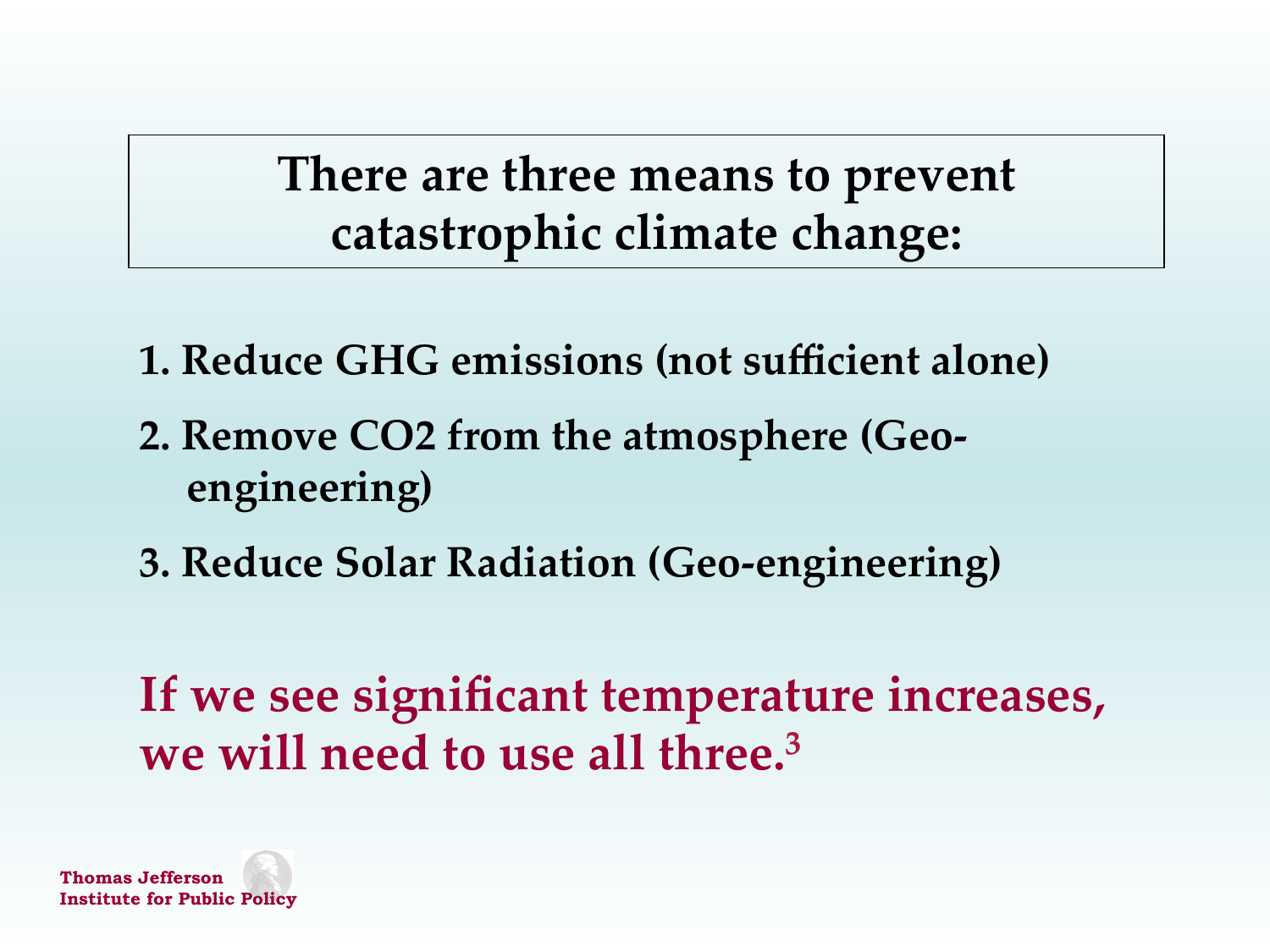**Climate Change Activists Agree Geoengineering is**  a path we need to examine.

"**There are good arguments for paying more**  attention to understanding geoengineering **possibilities.**"**4** 

> David Hawkins, Natural Resources Defense Council

"**Yes, by all means, do all the [geoengineering] research.**"**<sup>5</sup>** 

> Rajendra K. Pachauri IPCC Chairman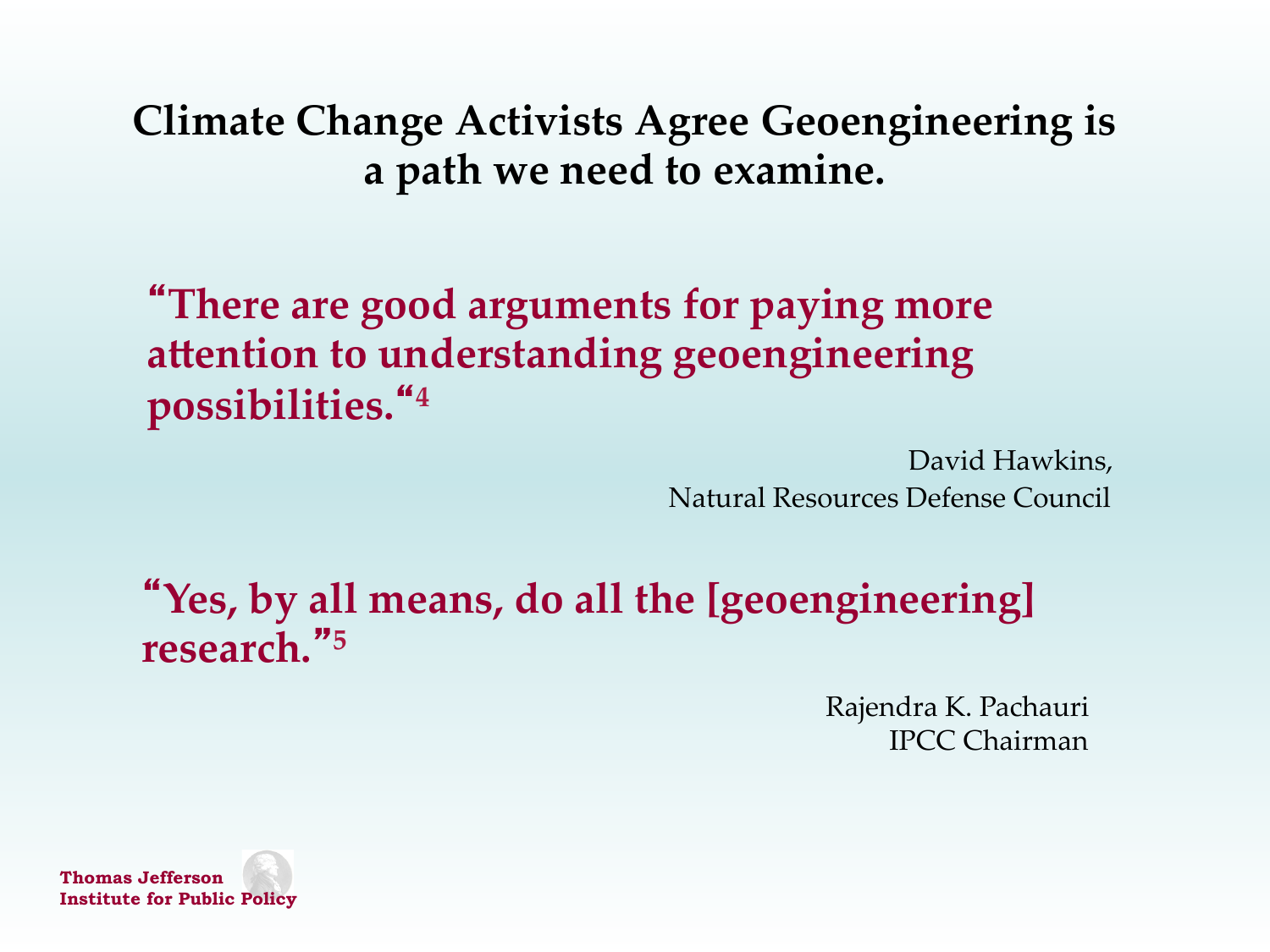#### **Who Supports Geoengineering Research?**

- **• Paul Crudzen,** *Nobel Laureate* **(CFCs and the ozone hole)**
- **• Thomas Schelling,** *Nobel Laureate* **(economics and international conflict theory)**
- **• Ken Caldeira,** *Nobel Laureate* **IPCC Team (Carnegie Institute)**
- **• Tom Wigley,** *Nobel Laureat* **IPCC Team (National Center for Atmospheric Research)**
- **• Rajendra K. Pachauri,** *Nobel Laureate* **IPCC Team (Chairman, IPCC)**
- **• James Hansen,** *Nobel Laureate* **IPCC Team (NASA)**
- **• David Hawkins Natural Resources Defense Council**
- **• Alan Carlin US Environmental Protection Agency**
- **• Eugene I. Gordon National Research Council/National Academy of Engineering**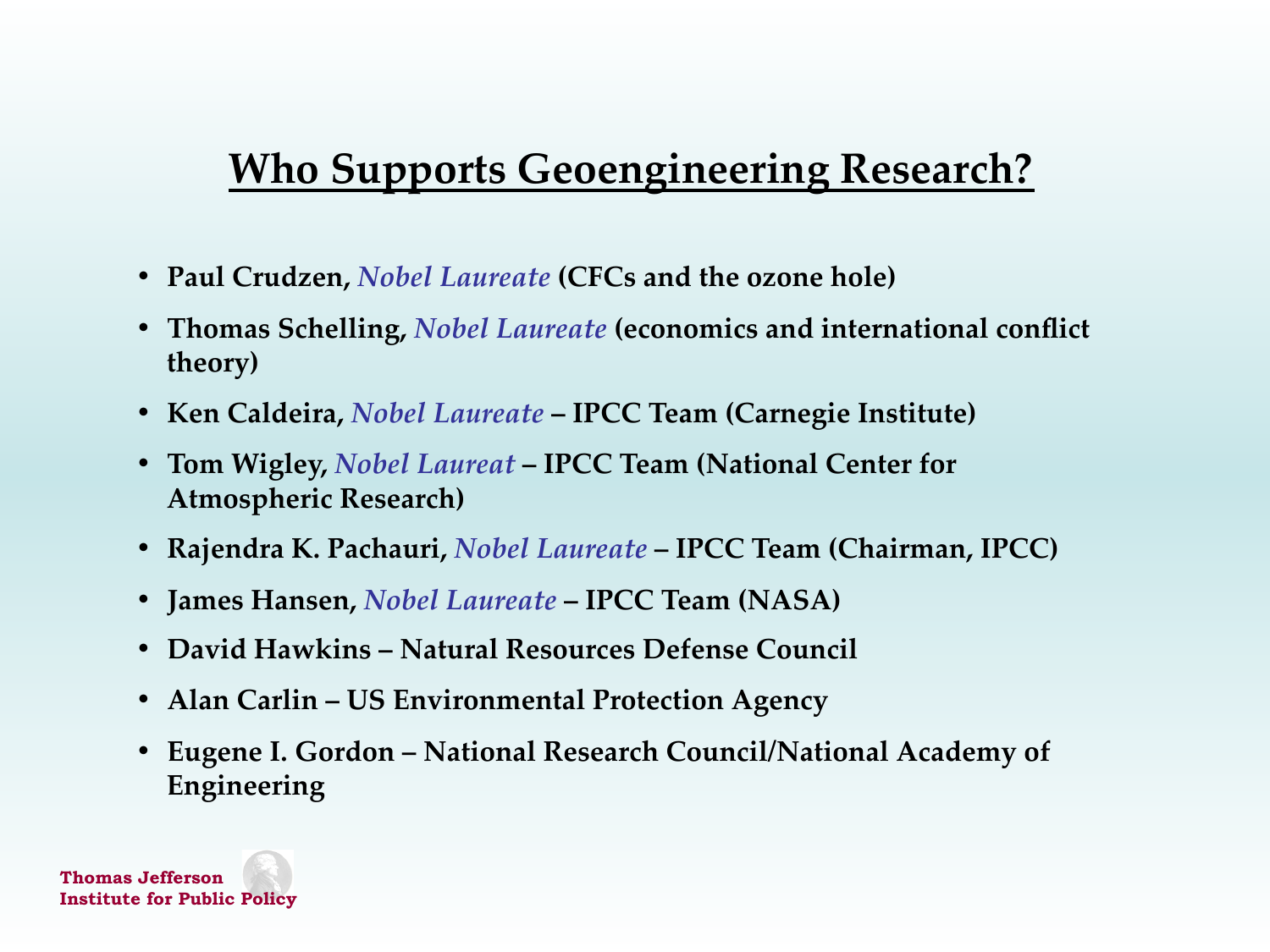# **What is Geo-Engineering?**

**Geo-engineering is the deliberate modification of Earth's environment on a large scale "to suit human needs and promote habitability".** 

**Geoengineering is at present the only economically competitive technology to offset global warming. The geo-engineering option may be considered costless.6**

William Nordhaus, Yale 

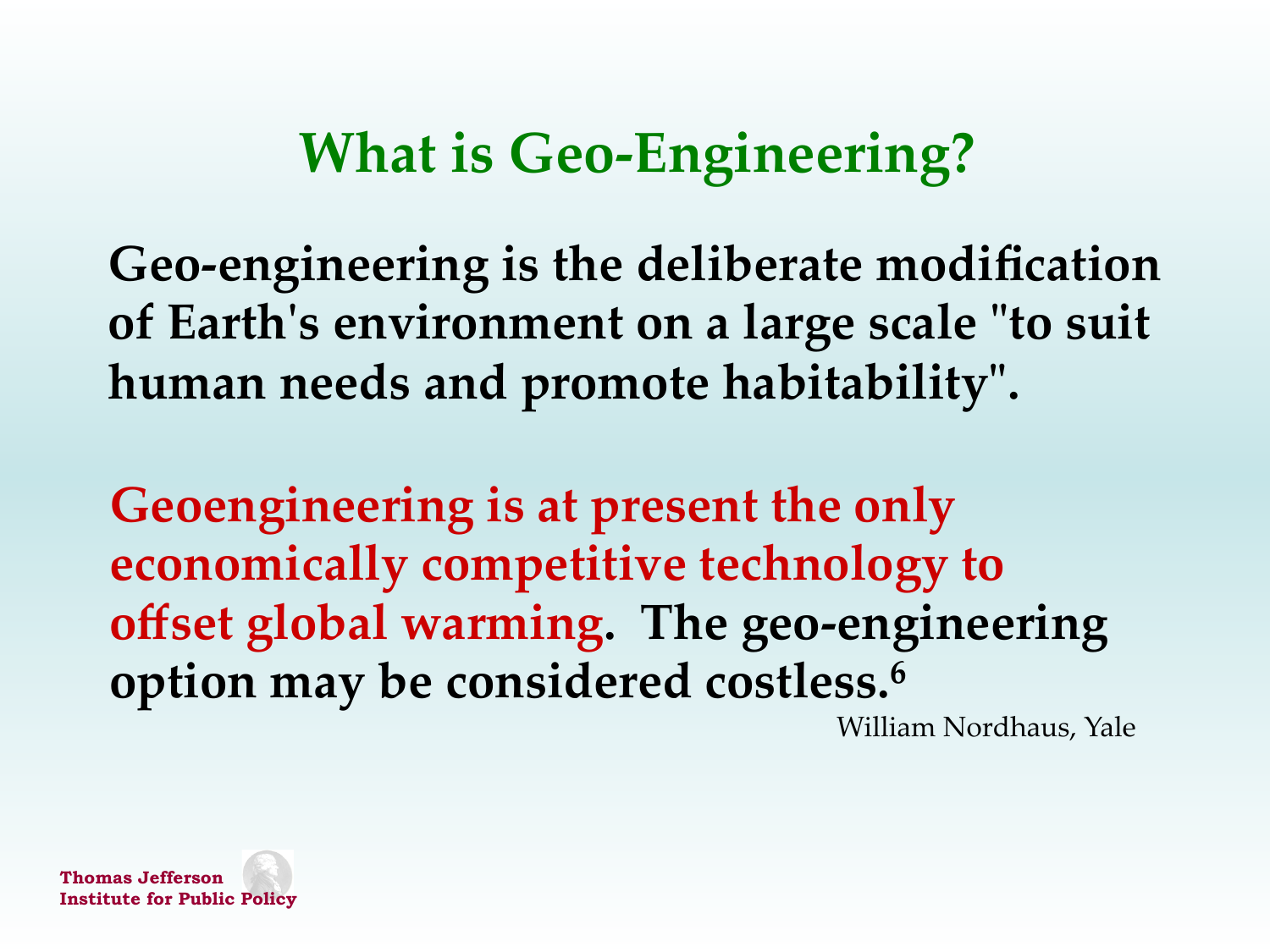**Five geo-engineering approaches have been**  seriously considered.

**1. Whitening the Earth**'**s Surface** 

**2. Shading the Earth with Mirrors** 

- **3. Sequestering Carbon in the Ocean**
- **4. Shading the Earth with Aerosols**
- **5. Shading the Earth with Whiter Clouds**

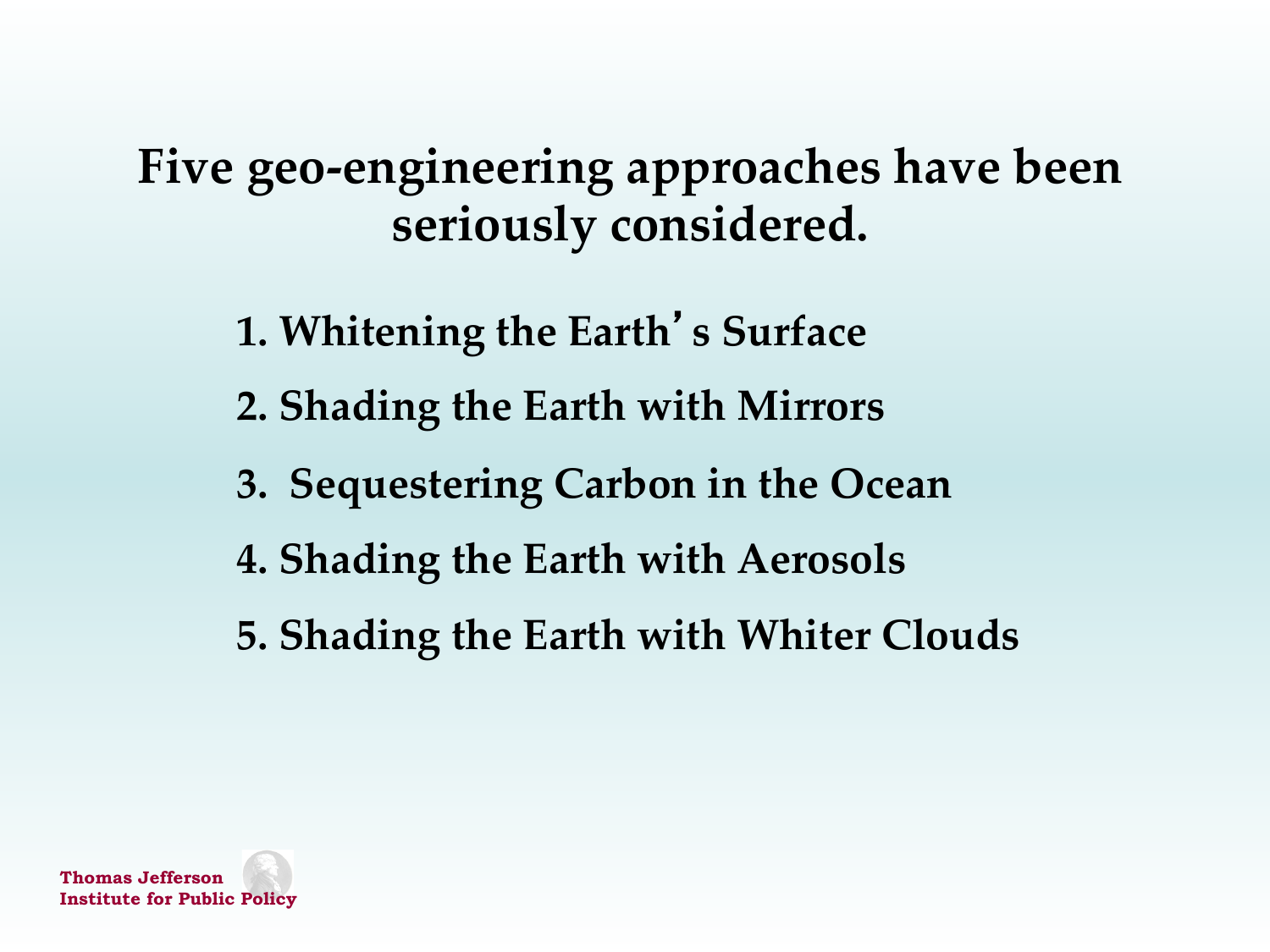## **White Surface the Earth.**

- **White roofs in California would cost as much as would be saved in air conditioning costs.**
- **To cool the planet would require covering 30% of all**  land.
- **It would also have to offset the warming caused by the increased canopy of arboreal forests (which are dark).**
- **It would require significant international cooperation.**
- **This was considered the solution to global warming during the Johnson administration.**

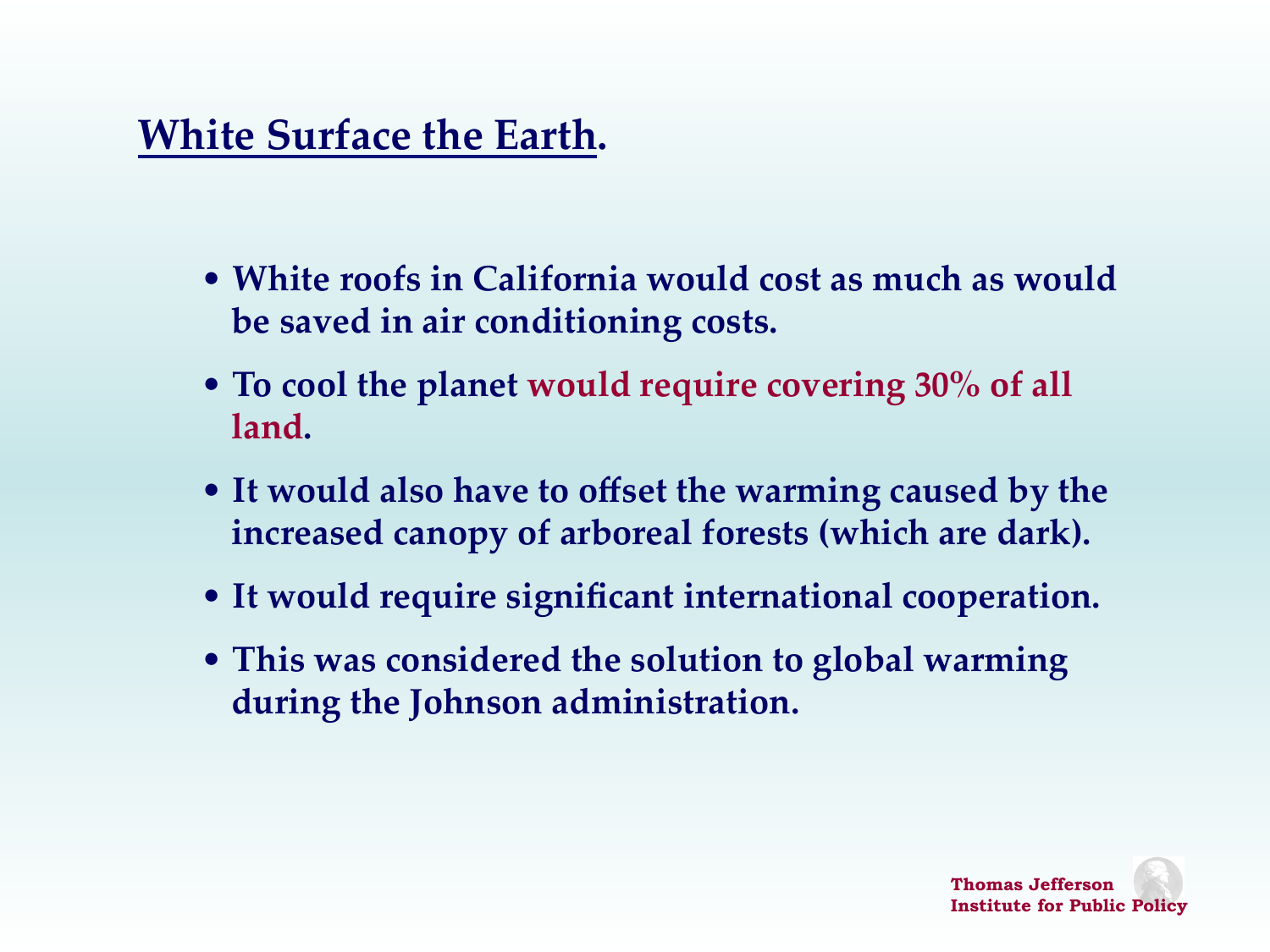#### **Launch Space Mirrors**

- • **We would need to launch 70 square kilometers of mirror every day for a year to**  build a sufficiently large mirror.
- •**The cost of this approach is equal to the cost of 90% carbon reduction through shifts to non-carbon energy**
- •**No one nation could afford this, and it is not simple to** "**turn-on and off**"**.**

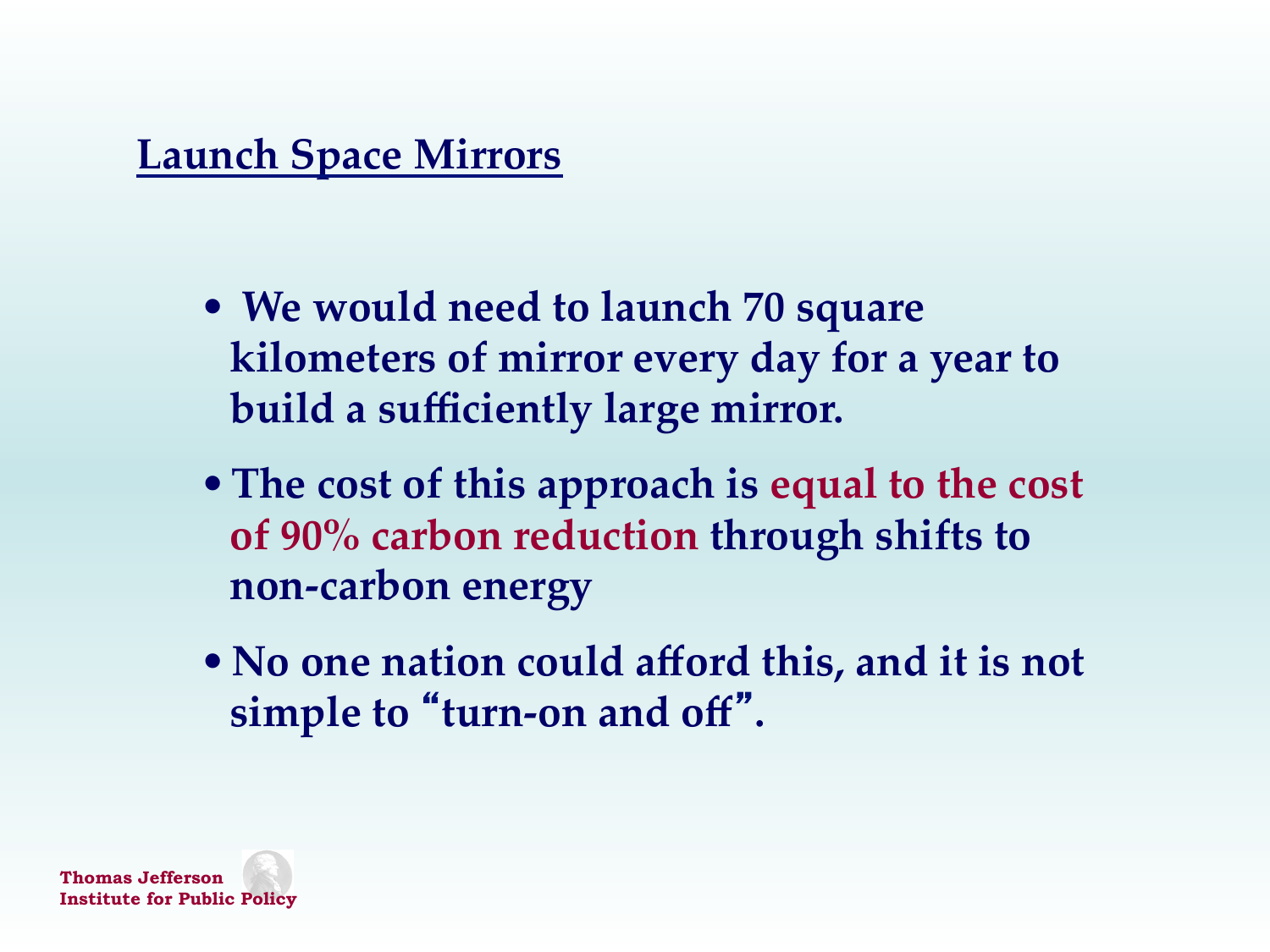**Ocean Iron Fertilization** 

- •**Would neutralize acid in the ocean, something no other approach would do.**
- •**Is commercially available today.**
- •**May not sequester carbon if organisms do not fall deep into the ocean upon their deaths.**
- •**Can be turned on and off easily.**
- •**Is low-cost sequestration, if it sequesters 35% of bio-extracted carbon.**

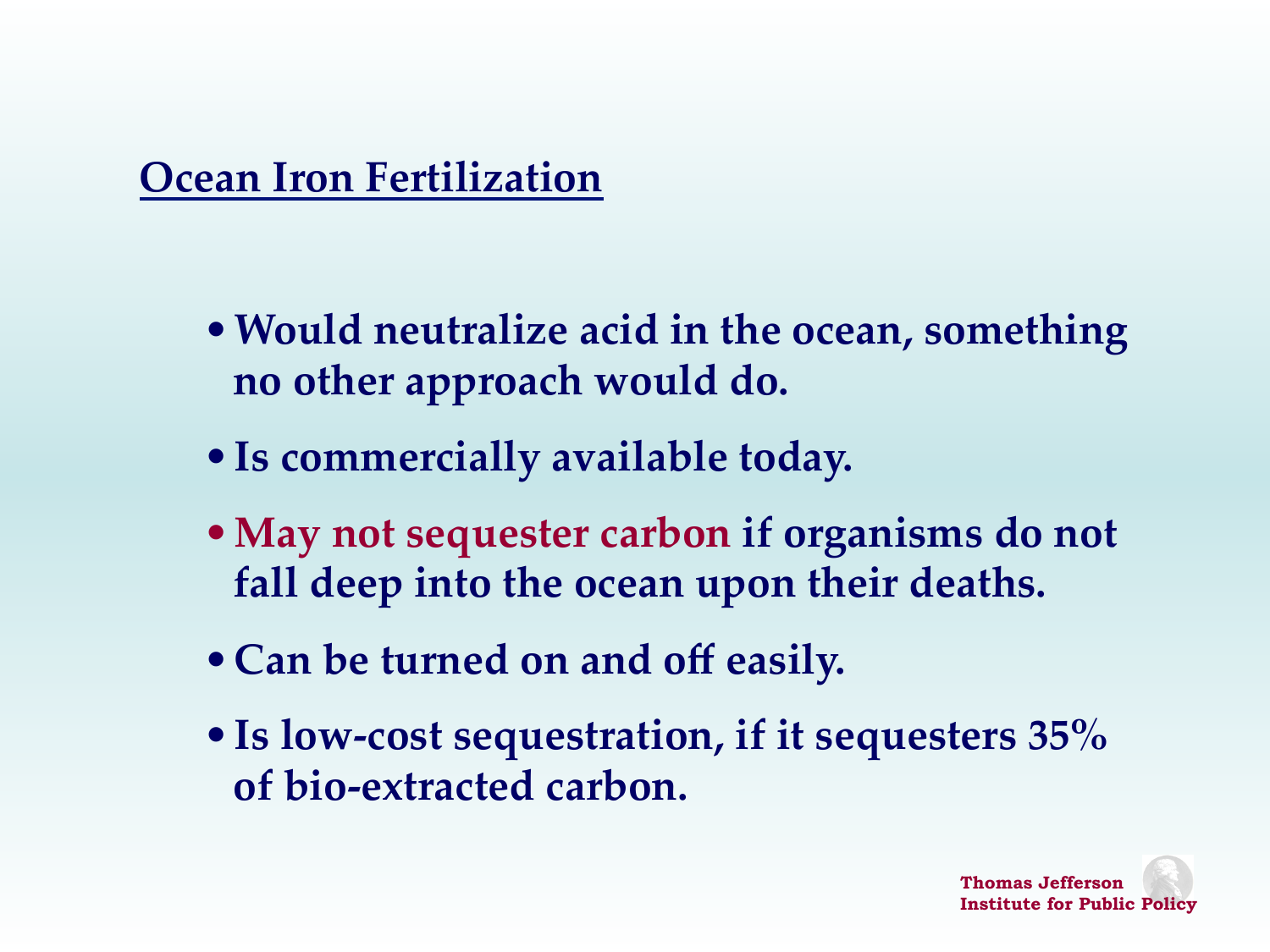A Stratospheric Aerosol Sun Shade

- •**The most frequently discusses approach to geoengineering is to create an umbrella of small particles in the upper atmosphere to reflect heat**  away from the earth.
- •**As the next chart shows, this mimics volcano**  eruptions – and it works very well, very quickly.
- •**The arrows indicate large volcanic eruptions. Note the immediate and large reductions in global temperature.**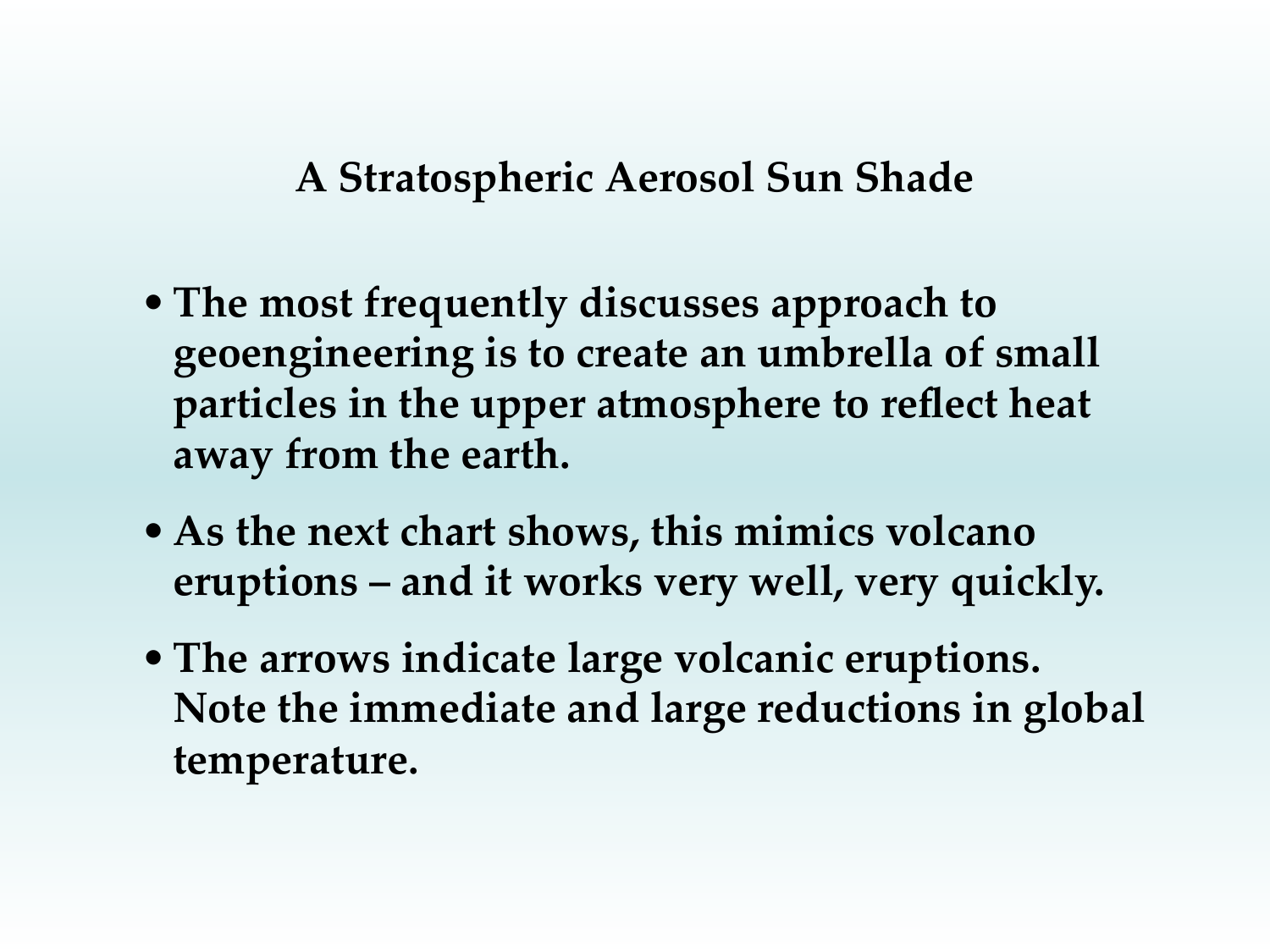#### **Stratospheric Aerosol Geoengineering Mimics Volcano Eruptions**



**Thomas Jefferson Institute for Public Policy**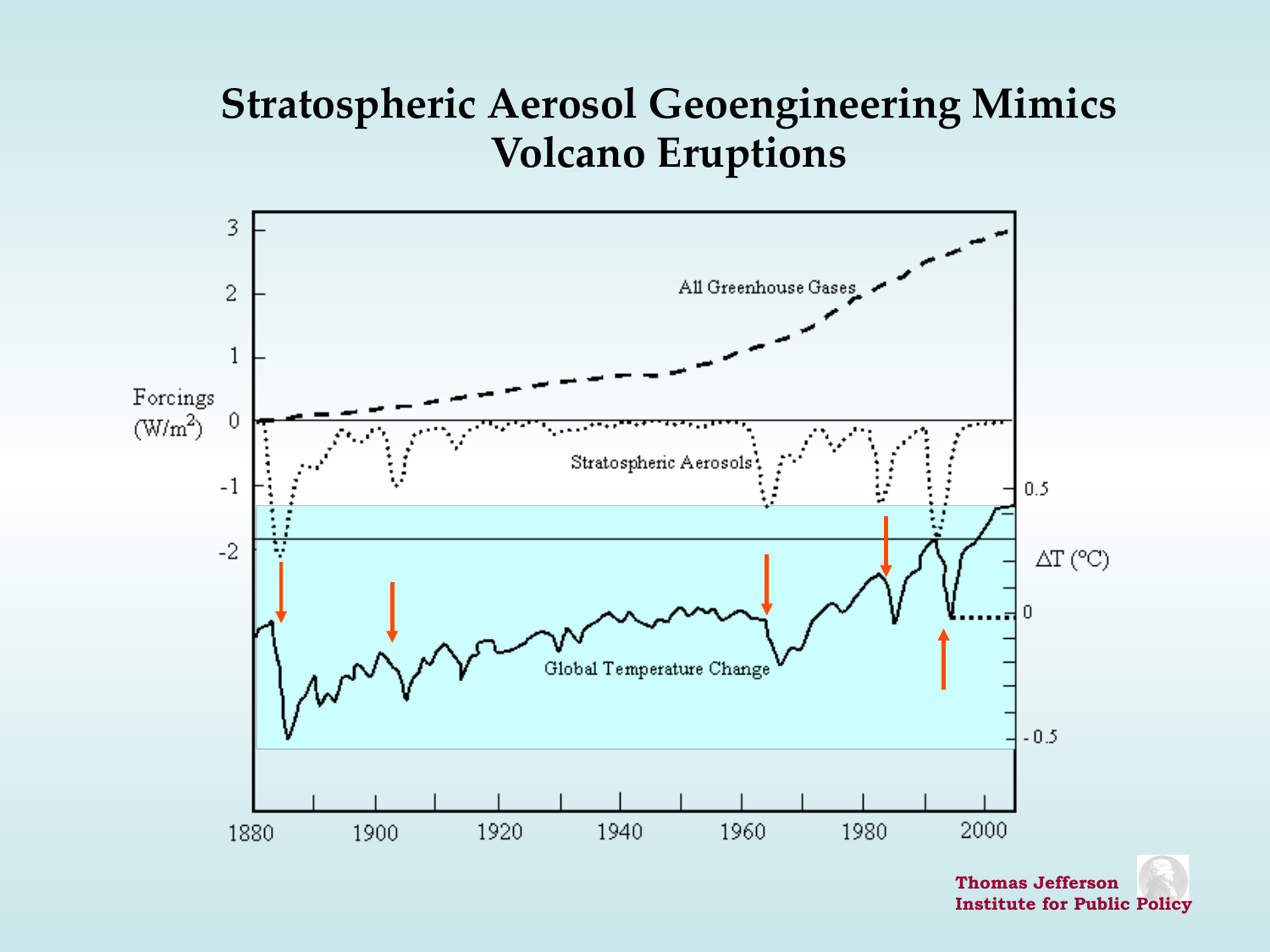## **Launch Stratospheric Aerosols**

- •**Requires \$200 Million to \$2 Billion a year, an amount equal to \$1 per ton of carbon emission reduction. (Current U.S. market price is \$4.50/ ton.)**
- •**Uses 10 747 aircraft operating continuously, discharging through the equivalent of a fire**  hose.
- •**Alternatively, tall insulated tubes from 4% of**  U.S. coal fired power plants could be used.
- •**Can design aerosols to prevent harm to the ozone or acid deposition.**

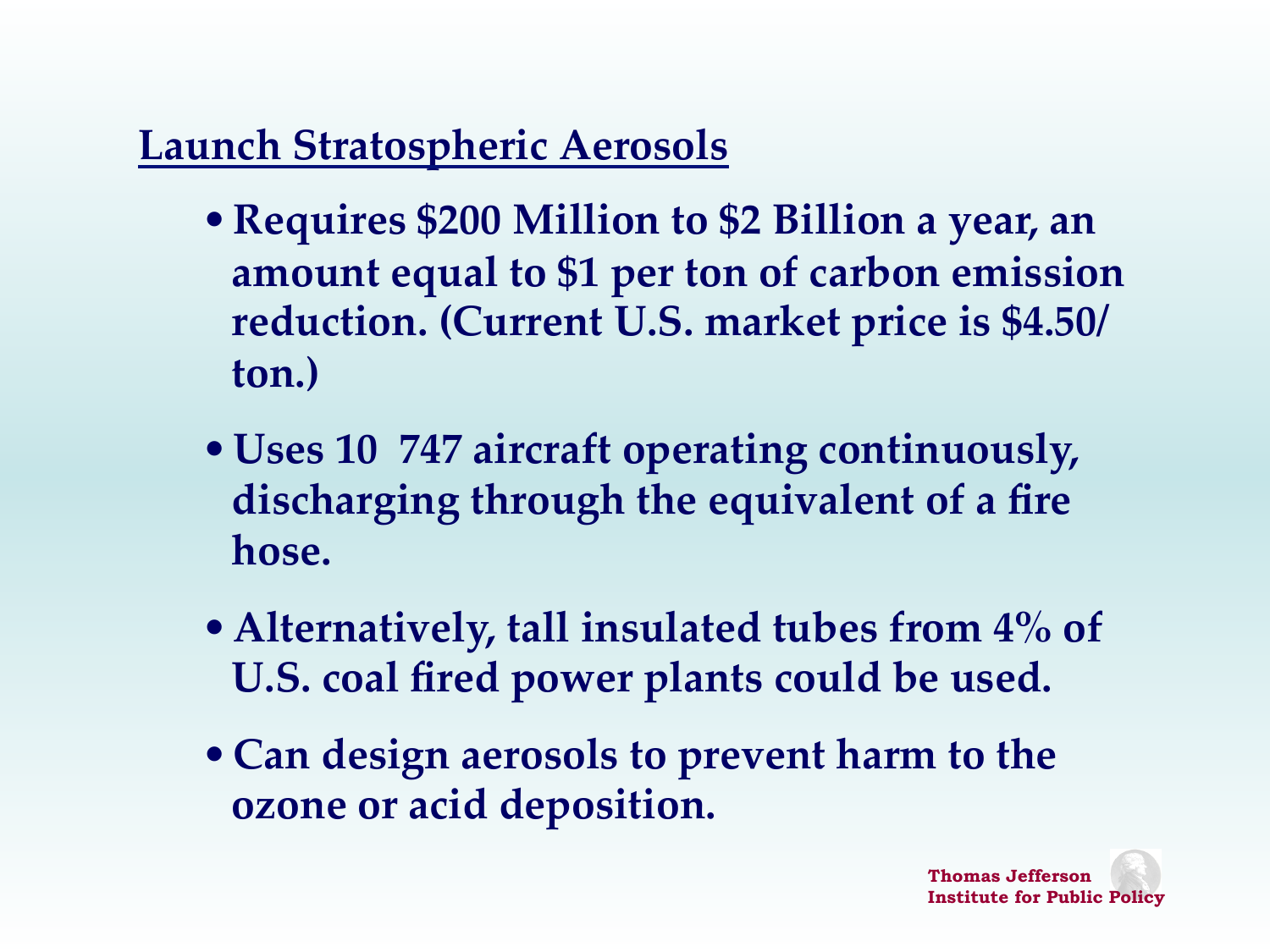## **Launch Stratospheric Aerosols (cont.)**

- •**Can be turned on and off quickly.**
- •**Has the side benefit of producing light that better penetrates tropical forests and thus increases carbon sequestration in forests.**
- •**Could restore arctic ice cover within two years.**
- •**Would take two decades to cool down the ocean heat sink.**
- •**Extends the amount of time available to implement carbon reduction actions.**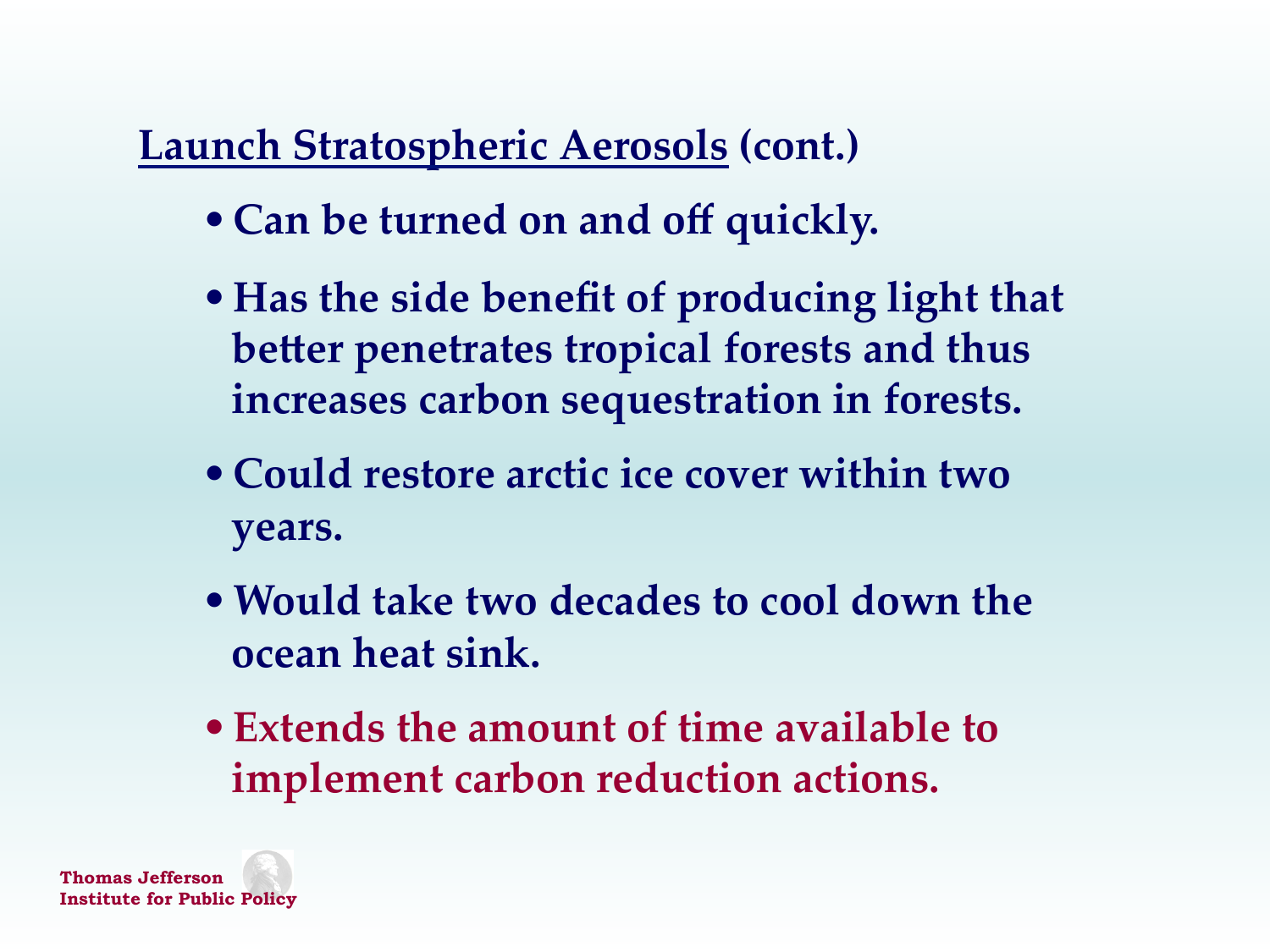## **Whiten Clouds<sup>7</sup>**

- •**Uses natural cloud reflectivity.**
- •**Increases rainfall.**
- •**Can be used geographically selectively to benefit local climates (***e.g***., Southeastern US).**
- •**Lowest Cost option.**
- •**Can be turned on and off.**



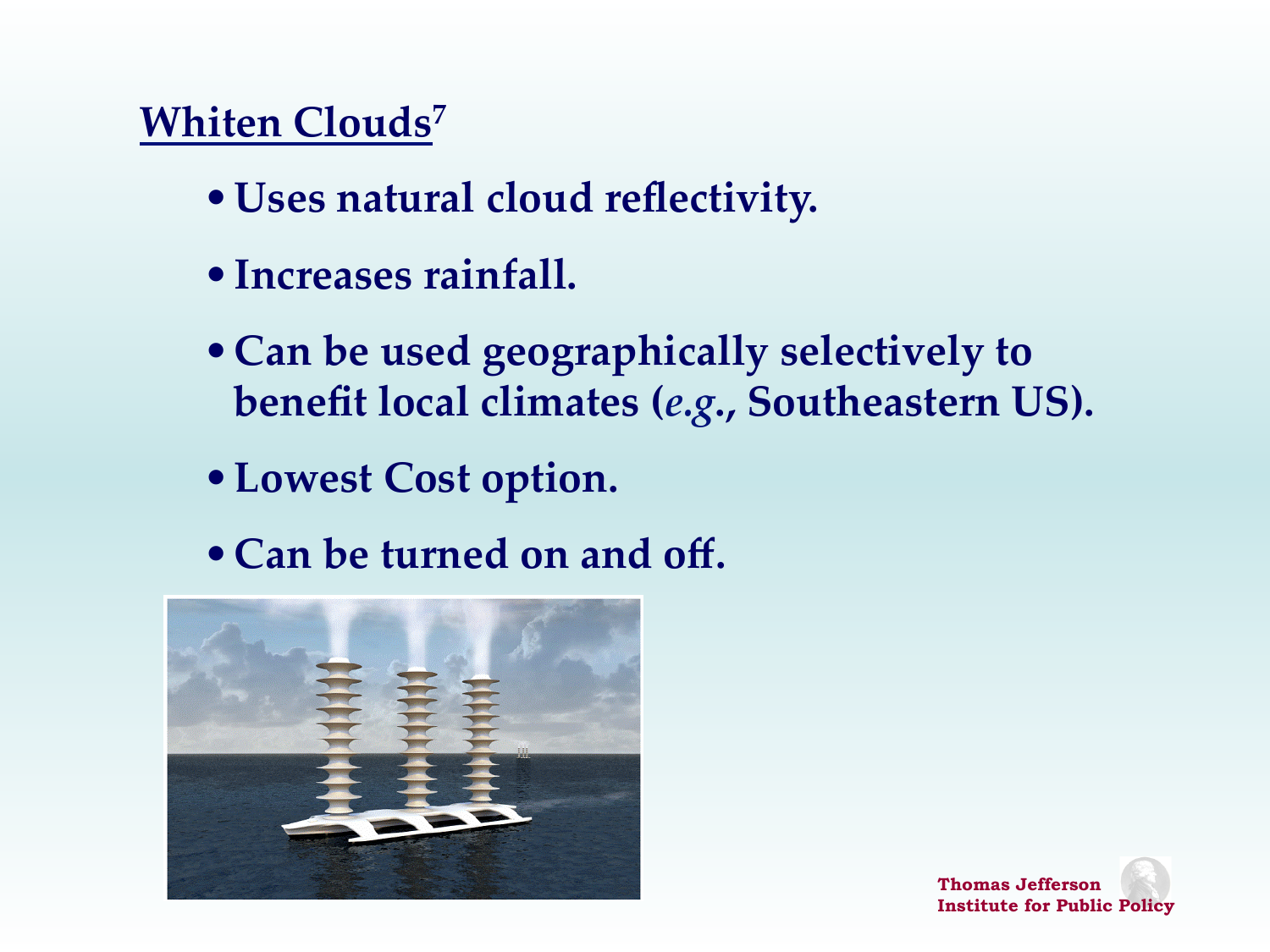### **A Temperate (Phased) Strategy**

- •**Use every carbon reduction action that pays for**  itself in cost savings (e.g., CFLs)
- **Schedule state-based carbon emission reductions over a three to five decade period, reflecting the evolution of climate science and the inevitable use of geoengineering to mitigate catastrophic climate change.**
- **Invest in geoengineering research**